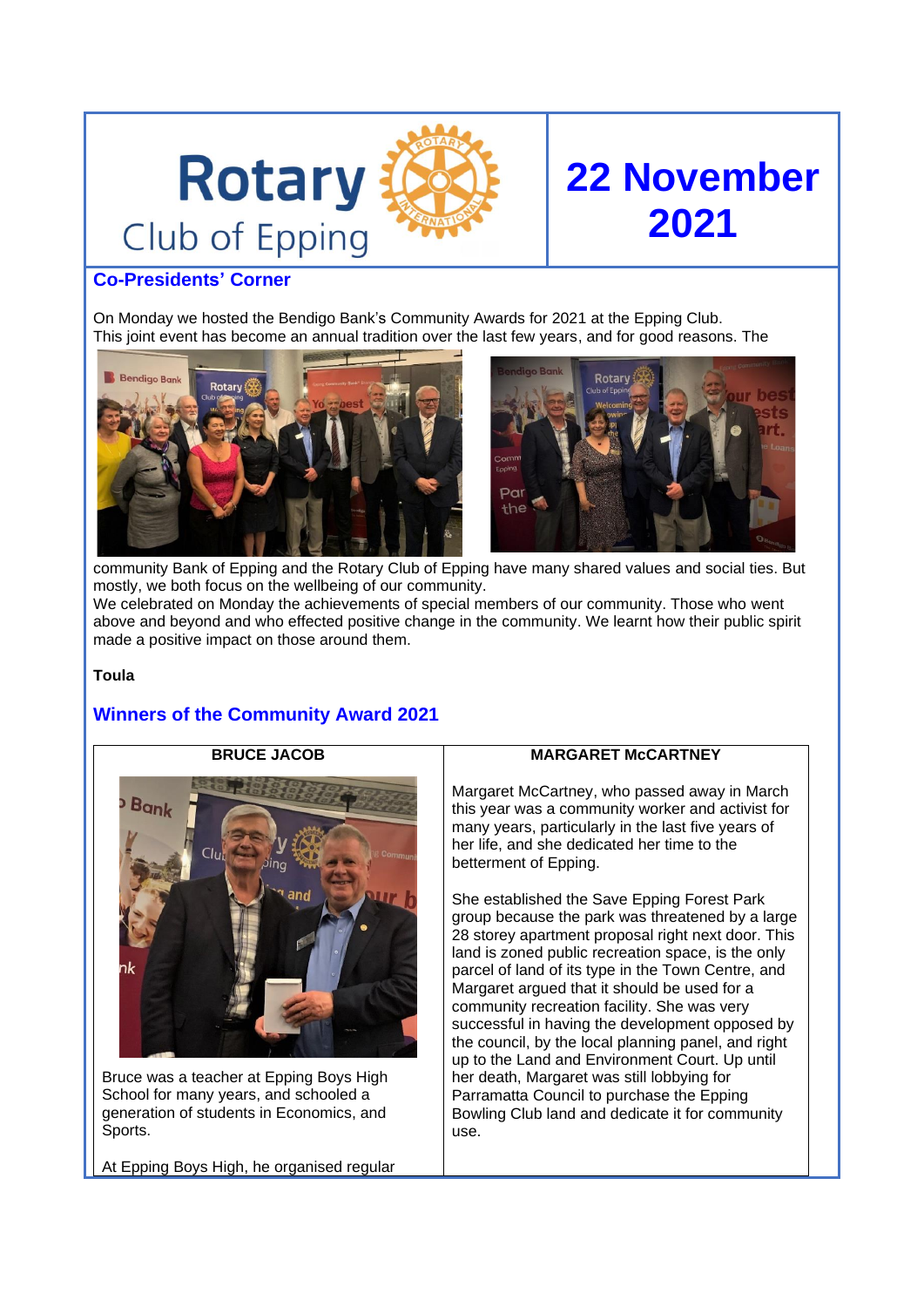international sporting trips for students in years 8, 9 and 10. Each trip had about 40 students, whom he mentored and educated. Hundreds of students were beneficiaries of his efforts, which went way beyond the call of duty. He instilled in these boys the love of true sportsmanship, commitment, and excellence in everything they do.

Bruce joined the Rotary Club of Epping in 2010 and has been an active member and a leader in the club ever since. His enthusiasm and dedication know no bounds. He served as President for 3 years and is a long-term Youth Director. Bruce is a great supporter of the Rotary Youth Exchange Program and has been host parent to many oversees students who came to Australia over the years. The last Youth Exchange person, a high school student from Belgium, stayed at the Jacob household throughout the 2020 lockdown.

As President and Youth Director, Bruce forged a community partnership with 10 local schools and engaged the community in a variety of Rotary Youth programs, such as RYDA, RYLA & MUNA

Since his retirement, Bruce continued to engage with Epping Boys High students to educate them about the needs of other countries and how to support underprivileged children in East Timor. For over 20 years, by engaging our Youth in local and international projects, Bruce Jacob has helped teach them many skills which will stay with them for life and help develop them into future leaders.

As Vice President of Epping Civic Trust, Margaret was extremely active on a wide range of issues, including lobbying and writing submissions in response to various Development Applications.

She established and chaired the tree subcommittee of the Trust. This committee successfully lobbied council for a street treeplanting program that led to over 500 street trees planted around Epping in 2019. And Margaret was always alert if trees were under threat. The most notable example was at 52 Essex Street where a developer illegally removed more than 20 mature indigenous trees. She lobbied council repeatedly until they took the developer and the tree removal company to court, won the case and a fine of \$250,000 was imposed. Unfortunately, the decision came after Margaret's death, but the Council has agreed to use this money for more street trees.

Margaret was a member of the Liaison Committee for the Langston development. While opposing its scale, her lobbying resulted in a better landscaping plan for the area and the future replacement of mature trees along Chambers Court. Margaret's efforts will be acknowledged through a memorial plaque on the site. Margaret was also a member of the Friends of Terrys Creek and maintained bushland in that area.

Tragically, Margaret died prematurely in March 2021. Even while she was ill with cancer, she had never let it deter her. Her attitude was that there were things she wanted to do, and she was going to get on with them. He courage in the face of her illness was inspirational. Epping is a much poorer place without her.

Margaret's Award will be accepted by her brother John and sister Clare.



Craig spent his early years in North Epping, attending North Epping Public School where he was School Captain in 1977.

## **MELONY SMIRNIOTIS**



Melony Smirniotis is an established artist and a highly respected member of the local community. In 2019 she resigned as a part-time high school art teacher to become a full-time artist. She had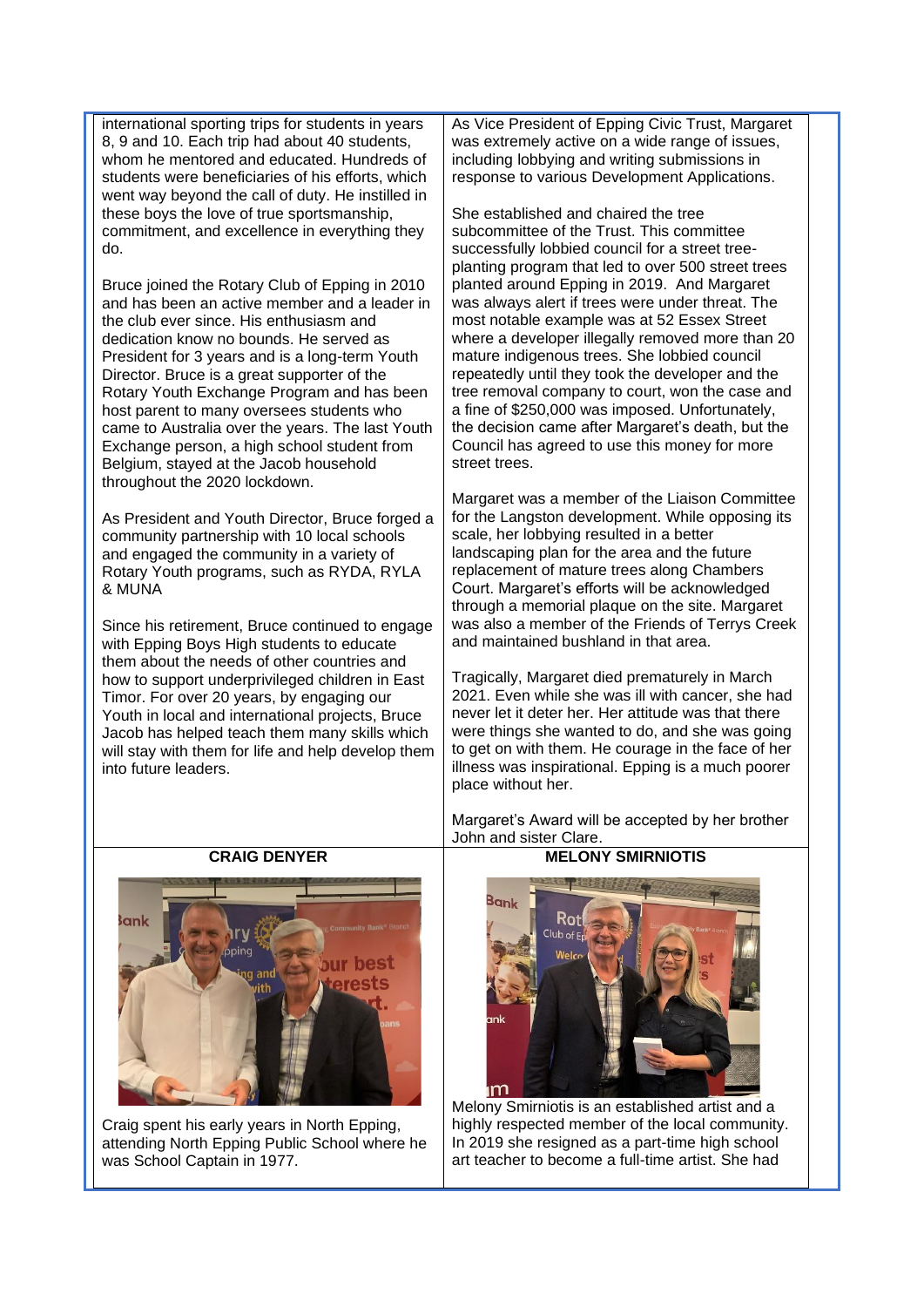But football was always his first love, and Craig resumed playing in his twenties.

In 2013, Craig joined the Rangers Management Team as the Club Delegate to Gladesville Hornsby Football Association. He became Soccer Convenor in 2014, a position he still holds today.

Not even a broken leg in 2015 got in the way of his dedication, and he continued to share his time between committee positions, playing mixed netball - and football of course! At the same time, he energetically carried out an enormous amount of work behind the scenes – sourcing funding, uniform options, organising registration for literally thousands of community members, attending meetings with local Government and Football entities etc. etc.

His expertise and local knowledge in the planning and preparation and building the North Epping Sports Courts, a joint-venture providing much-needed sporting facilities for the whole North Epping Community – a venture, by the way, to which our bank granted \$75,000.

His contributions to community sport have been recognised within the Rangers Club and the local Football Association, but the Community 2121 Award deservedly acknowledges his contribution to the community in a wider context.

He has trained, managed, and supported so many of North Epping's children over the years, not only developing their sporting skills and attributes, but also their personal development into confident young people and the future leaders of our society.

the family pool removed and built an art gallery and studio in the backyard.

Gallery 11:11 hosts exhibitions and workshops, providing the community with a positive space to learn, teach and create artworks alongside likeminded individuals. The space encourages collaboration and invites all who visit to engage in the works and personal stories of exhibiting artists. Since the gallery opened on September 28, 2019, Melony has organised 20 exhibitions and over 120 workshops, all with the intention of connecting the community to art, via an inclusive and positive experience.

Over 20 individual artists have presented a wide range of opportunities for those in the community to engage in a creative skill, irrespective of their age and level of ability. The space is light-filled, and is a place where locals feel welcome to experience art in a variety of ways.

Each weekend Melony opens the doors of her gallery to welcome visitors to exhibitions, workshops, and mentoring sessions. She has successfully mentored HSC art students and has many primary-aged children as regular visitors to the gallery, inspiring them to explore their own emerging creative and artistic talents.

Melony has an ongoing presence on the community social media pages, with her images providing a "daily dose of North Epping beauty". She has recently completed a North Epping Community Calendar, featuring beautiful local scenes. As well, both during lockdown and outside it, each day Melony posts images that inspire positivity and creativity, based on the beauty of local gardens and our National Park, sharing her dedication and love for our local environment.

# **What is Coming Up**

| <b>Date</b>               | <b>Venue</b> | Organisation     | <b>Speaker</b>         |
|---------------------------|--------------|------------------|------------------------|
|                           | Pub/Zoom     | 50/50 by 2030    |                        |
| 29 <sup>th</sup> November |              | Foundation       | Virginia Haussegger    |
| 6 December                | Pub/Zoom     | AGM              |                        |
|                           |              |                  | North Epping Community |
| 11 December               | On site      | Official opening | Gardens                |
|                           | Epping       |                  |                        |
| 13 December               | Club         | Christmas Party  |                        |
|                           |              |                  |                        |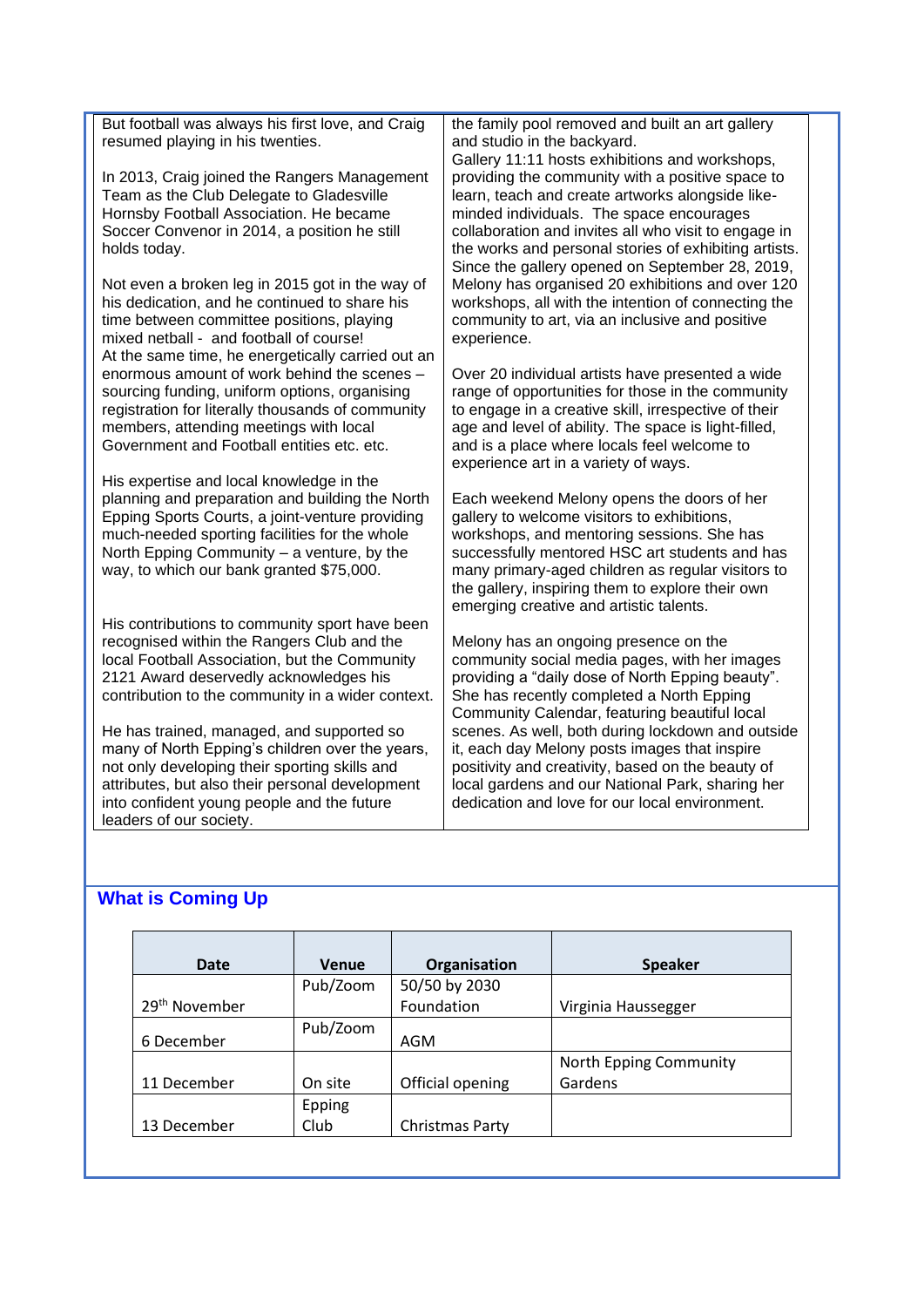# **Epping Rotary Christmas Party – 13 December**

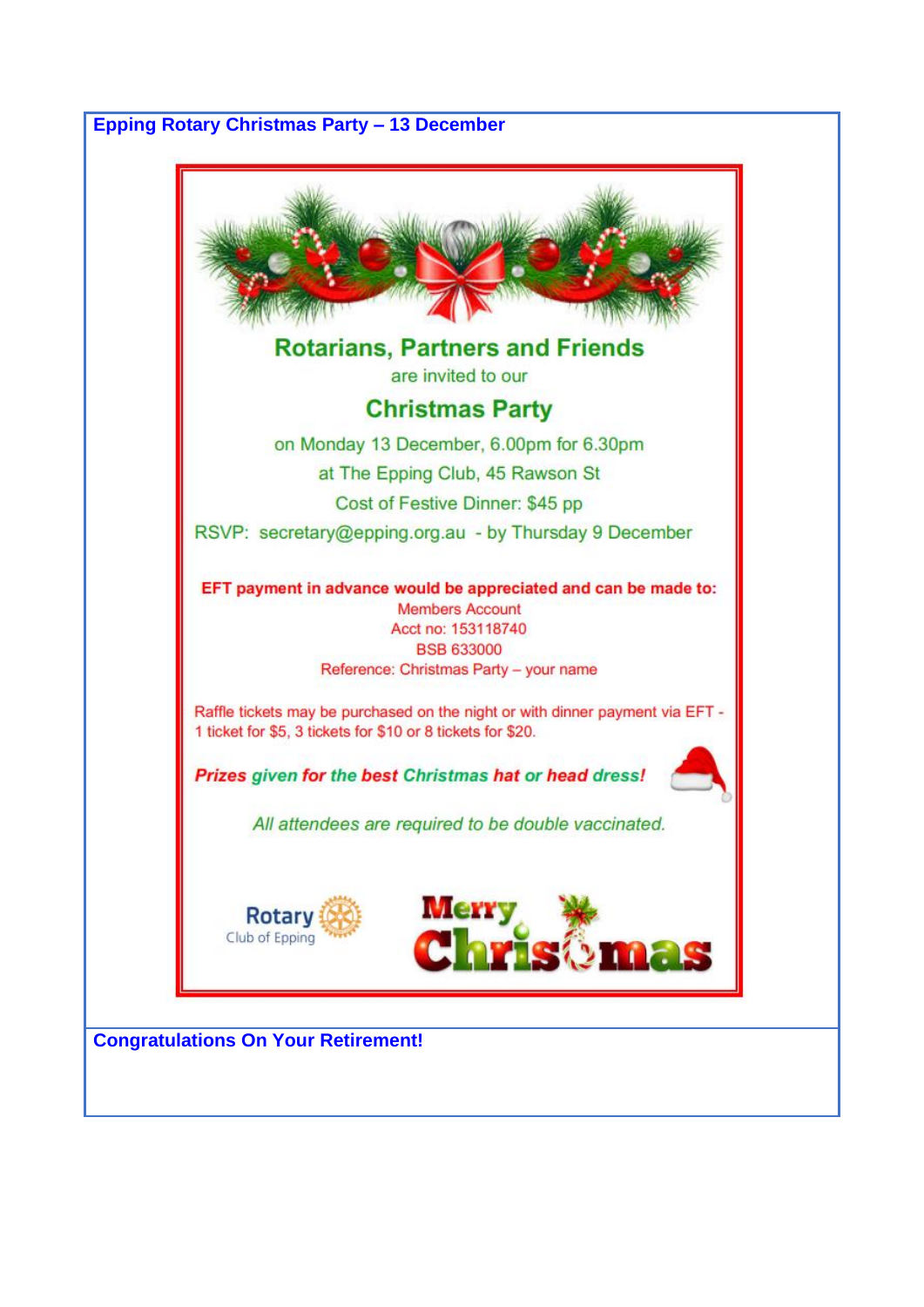

John Candy has retired from his ministry at the Uniting Church last week and he will be spending his retirement with his wife Wendy in South Australia. Monday's meeting was the last at the club as they will be leaving Sydney in the next fortnight.

John has been a member of our club for 5 years, but a Rotarian for 13. He is already in touch with a Rotary Club in Adelaide and will be transferring there in the next few weeks.

We thank John for being an engaged and friendly member of the club and we are sorry to see him go.

Wishing John and Wendy the best of health, [happiness,](https://parade.com/503725/lindsaylowe/happiness-quotes/) and success on their new journey in life.

**Toula**

# **The Rotary Foundation - Did You Know That…?**

1. The Rotary Foundation was started in 1917 by Rotary International's sixth President, Arch Klumph. The Rotary Club of Kansas City in USA had \$26.50 left over from their annual conference and it was suggested that it should go to an endowment fund for Rotary to be invested to bring in income to "do good in the world" in the future. Rotary's Endowment Fund has now has grown to more that US\$1 billion.

2. In 2002, The Rotary Foundation established the Peace Fellows program. Since then there have been approximately 1,500 graduates from the six Centres (one of which is in Brisbane). They serve as leaders in more than 115 countries in governments, NGOs, the military, education, law enforcement and international organisations such as the World Bank and the United Nations. A new Peace Centre commenced in Kampala in Uganda this year.

3. The Rotary Foundation is known throughout the world for its exceptional financial management and the efficient use of its donations. Since 2008, Charity Navigator, the world's largest and most trusted charity evaluator has given the Rotary Foundation the prestigious top 4 star rating for its judicious care of donors' money.

4. The Rotary Foundation has many huge projects that came from initially small donations. One of these was \$1,000 raised at a high tea on Women's International Day organised by the Rotary Clubs of Boroko, PNG and Bribie Island in Qld. With donations or Rotary Clubs in USA, Australia and PNG and a matching Global Grant, a total of US\$329.500 was raised for the cervical cancer vaccination program of 28,000 girls in Port Moresby.

## **Monica Saville**

**Rotary Foundation Director**

# **CCA Christmas Appeal**

CCA has just launched its Christmas Appeal. Trevor is kindly going to coordinate Epping Rotary's collection of presents for our community members in need, so please bring them along to one of the meetings after next week, up until and including our Christmas party on 13 December.

Please see the letter and list of gifts from which to choose to buy for the various age groups.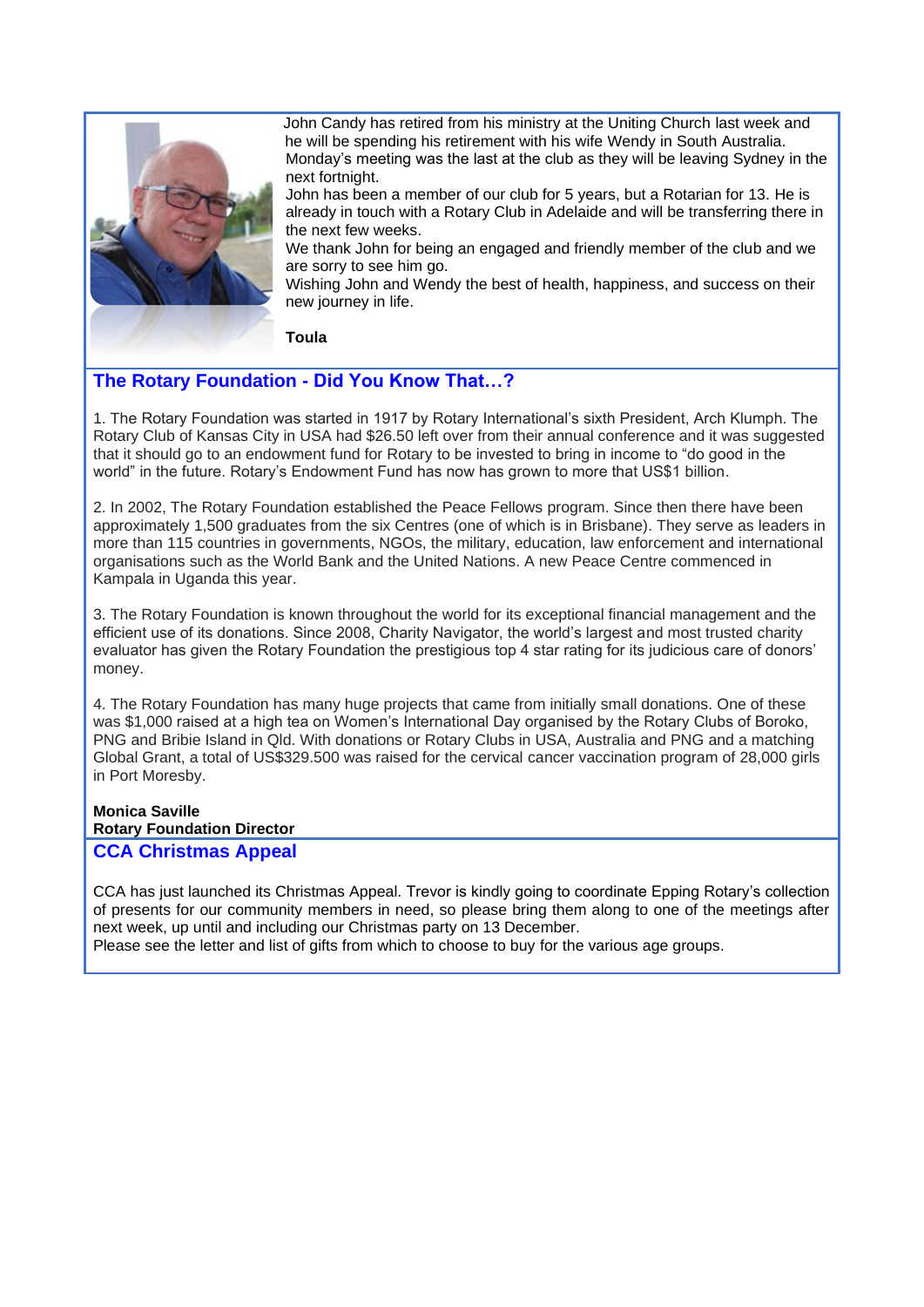

# **Christmas Appeal**

#### Your community needs your help!

The challenges we face as a community are significant. We know that marginalised communities are being further marginalised hugely, as a result of COVID-19. You can make a difference this Christmas!

We all share a collective responsibility for the future of our community. Let's give generously to make a difference from 1<sup>st</sup> November - 19<sup>th</sup> December to support people and families who have been disproportionately impacted by the pandemic to have something to celebrate this Christmas and to dream for a better future.

#### When we help our neighbours who are struggling, we build a foundation for prosperity. By reaching out a hand to one, we influence the condition of all.

CCA brings people and community resources together to address the most pressing issues. We target the root causes of social issues to effect real and lasting change.

- Did you know that the number of people requesting help from CCA has  $\bullet$ tripled in the past two years?
- Did you know that Family Violence and Youth Unemployment has ٠ skyrocketed in our community?
- 1 in 5 residents and 16% of all children are food insecure!  $\bullet$

There are challenges, but there is also hope. Your donation will help hundreds of vulnerable families, young people and the elderly in our communities. Your contribution to CCA changes conditions in our community so people can live healthier, happier, and more prosperous lives.

This year, our goal is to raise \$100,000 by 19th December 2021. When you give your donation, I hope you will consider how this one act can change the future of our community. I hope you will have compassion and give generously

Many thanks,

**Heather Pinto**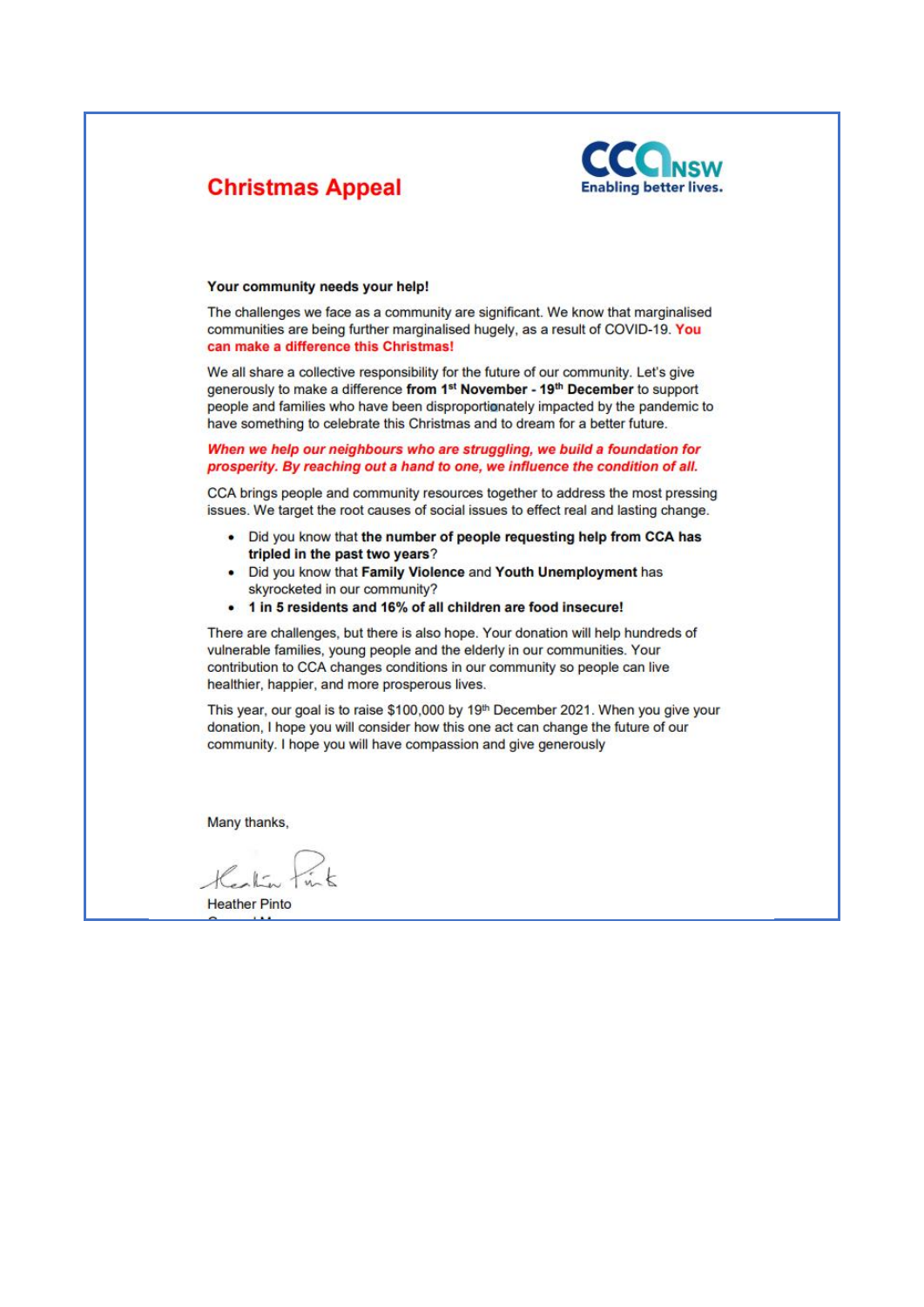# THE STATE A REPORT OF THE STATE OF THE STATE OF THE STATE OF THE STATE OF THE STATE OF THE STATE OF THE STATE OF THE STATE OF THE STATE OF THE STATE OF THE STATE OF THE STATE OF THE STATE OF THE STATE OF THE STATE OF THE S **Christmas Hampers Wish List**

Each year CCA hosts a Christmas Hampers giveaway for the disadvantaged children, families and elderly in our community. Sadly, the statistics on the impact of Covid-19 indicated that thousands of Australian children will go without receiving a gift this Christmas, simply because they can't afford it.

You can help bring a smile to a disadvantaged child's face and help them to create a sense of belonging this Christmas. We THANK YOU in advance for your generosity! Want to know more? contact us on 9858 3222 or email administration@ccas.org.au

#### $0 - 5$  year olds:

- · Books
- · Puzzles
- · Dolls / Barbie
- Toy trucks
- Dolls that you do their hair or makeup Kids toothbrushes and paste
- Toys that replicate real things (ovens, Hairbrush pots and pans, vacuum)
- Learning toys for babies rattles etc Perfume/aftershave

#### $5 - 13$  year olds:

- School lunch box and drink bottles
- · Books
- Board games
- Backpacks
- Craft items
- Colouring in and puzzle books
- Skateboards, sports balls
- Makeup items
- $\bullet$  Lego
- Fidgets
- Barbies or action figures
- School supplies

#### $14 - 18$ year olds :

(we struggle a lot getting gifts for this age group)

- Backpacks
- Wallets
- Beach towels
- Sports equipment / balls
- Wallet
- Cosmetics
- · Jewellery
- Clothing store vouchers

#### Personal items to add to hampers:

- Deodorants
- · Nice soaps
- Hand cream
- Face cream
- 
- 
- Hairbands/accessories
- 

#### **Food Items:**

- Box of Chocolates
- Lollies for children
- Sauces and gravies
- Snacks like nuts and chips
- Canned fruits
- $\bullet$  Jams
- · Soft drink
- $\bullet$  Juice
- Biscuits/crackers
- Coffee/tea
- Pancakes or cake mixes etc
- Canned meats

#### **Experiences for all age groups:**

- Movie tickets
- Pamper vouchers for hairdressers, massage, facials etc
- · Zoo/aquarium tickets
- Swimming passes/Raging water tickets
- Shopping experiences Children can go and choose something they want eg JB HI-Fi, Rebel Sport, Book shops, Kmart, clothing stores etc

## **End Polio Now Movie Night - Thursday 2nd December**

The Rotary Club of Castle Hill are screening "No Time to Die", the latest James Bond film in cinemas at the moment.

Take a friend and have fun watching the film on Thursday 2<sup>nd</sup> December at the Event Cinemas in Castle Hill.

What a fun way to raise money for End Polio Now!

Please let agnello.dsouza@bidpond.com know if you wish to purchase tickets no later than 26 November.